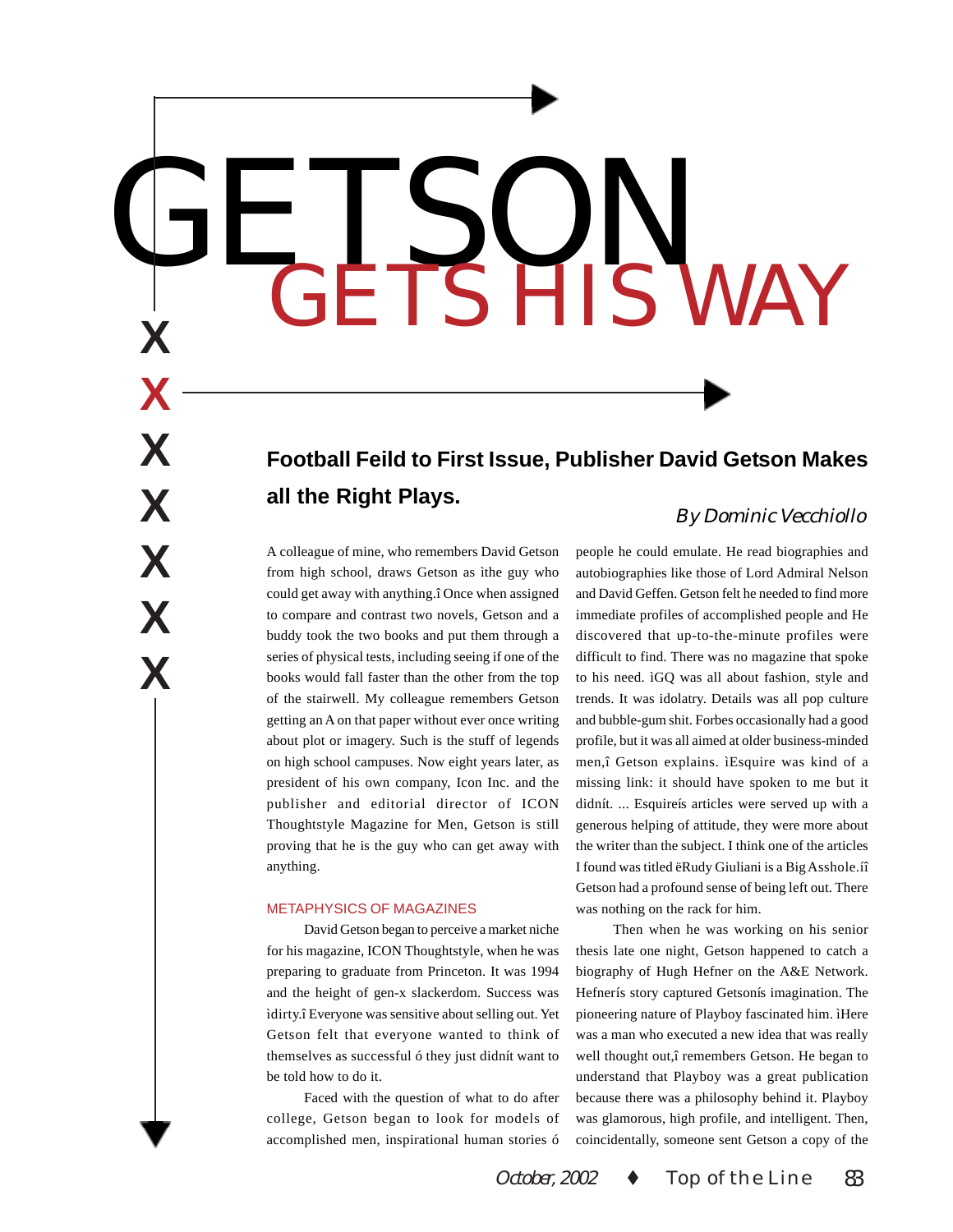40th anniversary issue of Playboy, which threw the historic and cultural importance of the magazine into stark relief. ìI suddenly saw how a publisher could generate a whole lifestyle and make a difference.î This epiphany about publishing combined with his sense of being overlooked by menís magazines on the market were the two seeds from which ICONgrew.

So when he and his fellow senior football players sat down to dinner with Princeton alumni to discuss the future, Getson had an idea what he wanted to do. ìA lot of the alumni worked for Solomon Brothers and most of these guys wanted to go there too, but that zombie existence scared the hell out of me.î That evening, Getson learned that there was an alumnus who was looking to invest in something: Why not a magazine?

Getson had pizza the next day with the man who would become his first investor and asked what had sparked his interest. the alumnus replied, ìIt was the first time in 10 years that anyone said anything different (than wanting to work at Solomon Brothers).î Interest was high, but by the end of the lunch Getson had convinced the investor to hold off. ìI wanted to do it right. I knew what Ididnít know and felt I had to go out and find that information.î It was this serious, responsible approach that most impressed the investor.

Getson hit the pavement and started learning. He wrote to Hefner and later got together with him to discuss publishing. He went on to speak to every publisher he could get his hands on. Every one of them told Getson to not try publishing a magazine ó it was bound to fail. Getson was not derailed, however, and he always stayed to hear why each of the publishers felt he should not proceed.

He learned that a magazine is a business before anything else. He soon saw that most magazines were ìexercises in masturbation ó an ode to myself. A lot of entrepreneur publishers are on a holy war and they fail to see that publishing is as



Hefner's story captured Getsonís imagination. The pioneering nature of Playboy fascinated him. "Here was a man who executed a new idea that was really well thought out,"remembered Getson.

complicated business as any other business.î To succeed a magazine has to satisfy a real need, have a reader base that advertisers want to reach, and people out there that want the product.

From his year or so interviewing publishers and his study of Hefnerís enterprise, Getson developed what he calls the metaphysics of the magazine, consisting of three key elements. First, as a publisher you must know why you exist and infuse that reason into every inch of the magazine. Second, you must pay close attention to presentation and make sure it falls in line with your raison díetre. In the case of Playboy, Getson points out, it was always done with class, style, and sophistication. Finally, the mission of the magazine must be published and explored in every issue. Hefner essentially immersed the pages of his magazine in his philosophy and created something more than a monthly publication ó he created a brand.

## BUILDING THE BUSINESS

Next Getson took his idea ó to create Americaís leading source of in-depth profiles of the worldís most accomplished people ó and started to build a business

around it. Like the candy coating around the chocolate center of a tootsie roll pop, Getson coated his idea in a tasty, protective business plan. ìYou have to assume that your idea is good. Then you build a business plan thatís better than your idea.î So thatís what he did. Getson hired someone to help him write a solid business plan and started to shop it around to potential investors. At this point, sleeping on a couch in some friendsí apartment, dogged determination paid off. The investor search was long, hard work. Getson would get hits of \$15,000 and \$20,000 at a time. But when youíre looking for a half a million dollars to start a magazine, raising money in those increments can seem to take forever.

Then with a stroke of brilliance, Getson made what he calls his best staff hiring move ó he hired his advertising director, who had some experience in the business but who had never been an advertising director before. ìThis is key in hiring your staff,î reports Getson, ìhire people who havenít had the opportunity theyíve been dying for. Give them their chance. ì Iconís first advertising director was also taking a chance, but he could see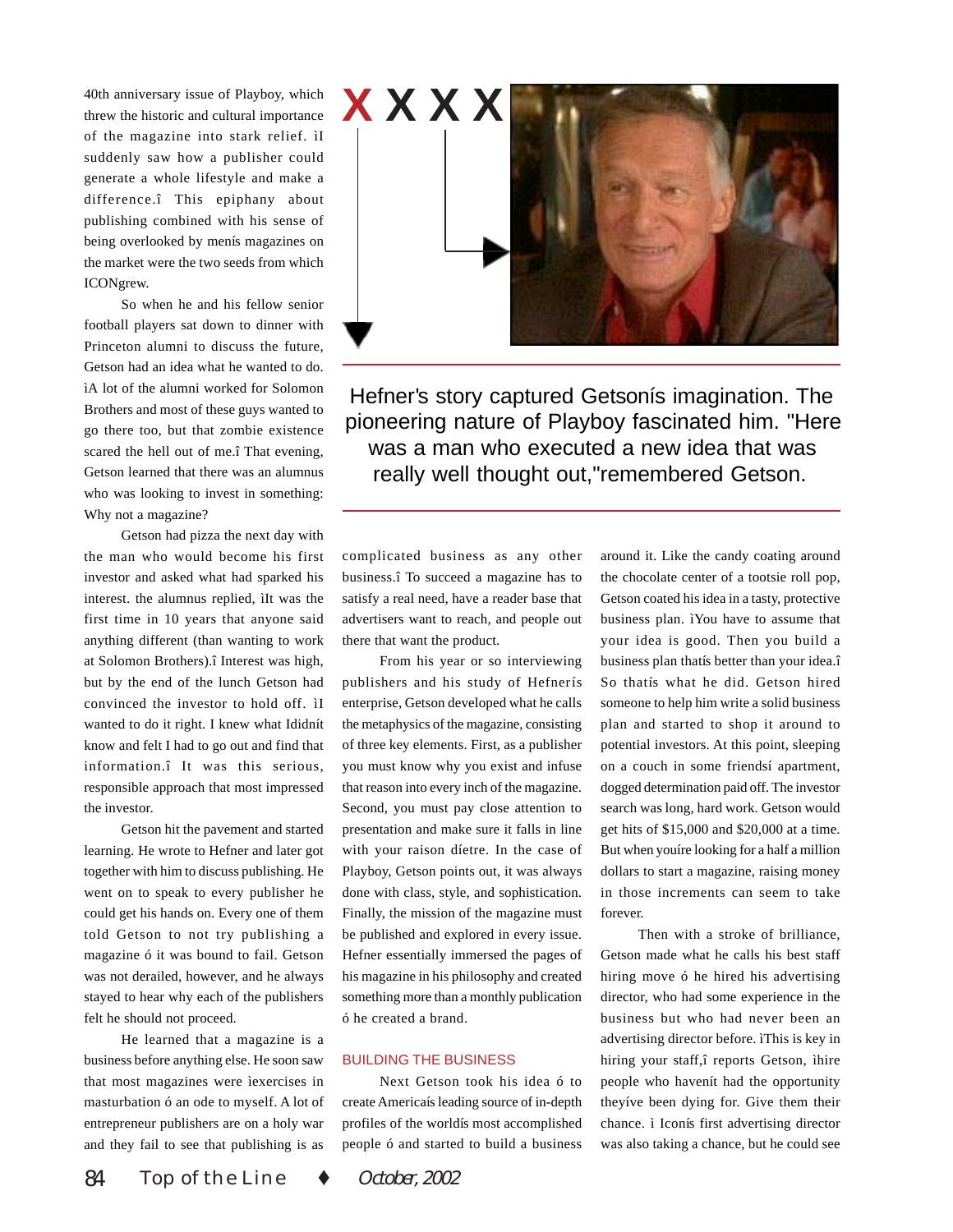

that Getson had done his homework and that he ìwas strapped to the front of it.î Once again, the commitment and responsibility of this young entrepreneur impressed a potential contributor.

Getson and his advertising director continued to shop around for investors and advertisers. They carried hand-bound mock-ups of Icon, with ads copied from Wired (because Getson like the dimensions of Wired), and the business plan with them to every meeting. The connections provided by the advertising director yielded some high profile advertisers: Gucci, Swatch (more) and (more) to name a few.

Getson says that at this point he didnít realize the power of his audience. ìBy chance Icon became an enormous opportunity to reach the menís market ó and not middle-aged, business oriented men, but young, ambitious men with money to spend.î Advertisers responded appropriately, committing to advertise in the prototype issue.

At the time, Getson recalls, he also didnít realize how important the prototype issue would be from a business perspective. But that didnít matter so much because, once again, Getson hit the nail right on the head. The prototype issue carried live editorial material and live photography with paid advertisements. The prototype, while not actually appearing on the newsstands, was a real issue of Icon Thoughtstyle.

# CREATING THE PRODUCT: Getson builds a brand

With all of his hard work and earnest planning, Getson was now poised to launch his magazine onto the newsstand. Now he

had to take his original idea and create a magazine that was infused with the philosophy of presenting inspirational human stories about accomplished people. Getson knew he didnít want to be didactic, he didnít want to worship his subjects, he didnít want to sensationalize. He wanted to provide the market with a source for nononsense, in-depth profiles of the worldís most accomplished people. And the only way to get the access he needed for his first issues was using guerilla journalism tactics.

One day in early (year) he attended a boxing match where Roy Jones Jr. was the winner. He was sitting there with his girlfriend and it hit him that Roy Jones Jr. needed to be in Icon. Here he was watching Americaís most accomplished boxer and he knew that he needed to include this man in his first issue. After the fight, he made his way as close to the ring as he could get and as Jones passed by, Getson shoved his business card into Jonesí glove. Wilson kept it. Getson didnít have a plan, but he made his way to Jonesí dressing room where six bodyguards were waiting outside. Getson steeled his nerve and headed for the door. They didnít stop him and before he knew it, Getson was standing inside the dressing room. The publisher and the boxer spoke for a few minutes and hit it off ó and Jones was on the cover of the premiere issue of Icon.

Oliver North is also profiled in the premiere issue. Getson worked on getting him to agree to be profiled for quite a while. North was a little gunshy, however, after being previously raked across the coals by the press. Getson waited and waited for the go ahead on the interview, but heard nothing. As the date for the interview approached there was silence from the North camp. So, on the appointed day, Getson sent the reporter and the photographer to Northís and, sure enough, the gamble paid off. Getson got his interview and his story. Icon wasnít brutal with North but they didnít make him look like a hero either. And North was pleased by the fair treatment from ICON.

Thatís a hallmark of Icon Thoughtstyle, fair treatment. Getson isnít out to sensationalize anyone. Heís out to profile them. He isnít out to put anyone on a pedestal or send them down in flames. He wants to give a brutally honest picture of these people in their own environment. Getson wonít settle for a 30 minute interview, his reporters spend days with their subjects. He wonít settle for posed photography either. No stylists, no makeup, no gloss. Just original photography of the



*Boxing champion Roy Jones Jr. and policitican Oliver North were profiled in the first issue of ICON Thoughtstyle.*